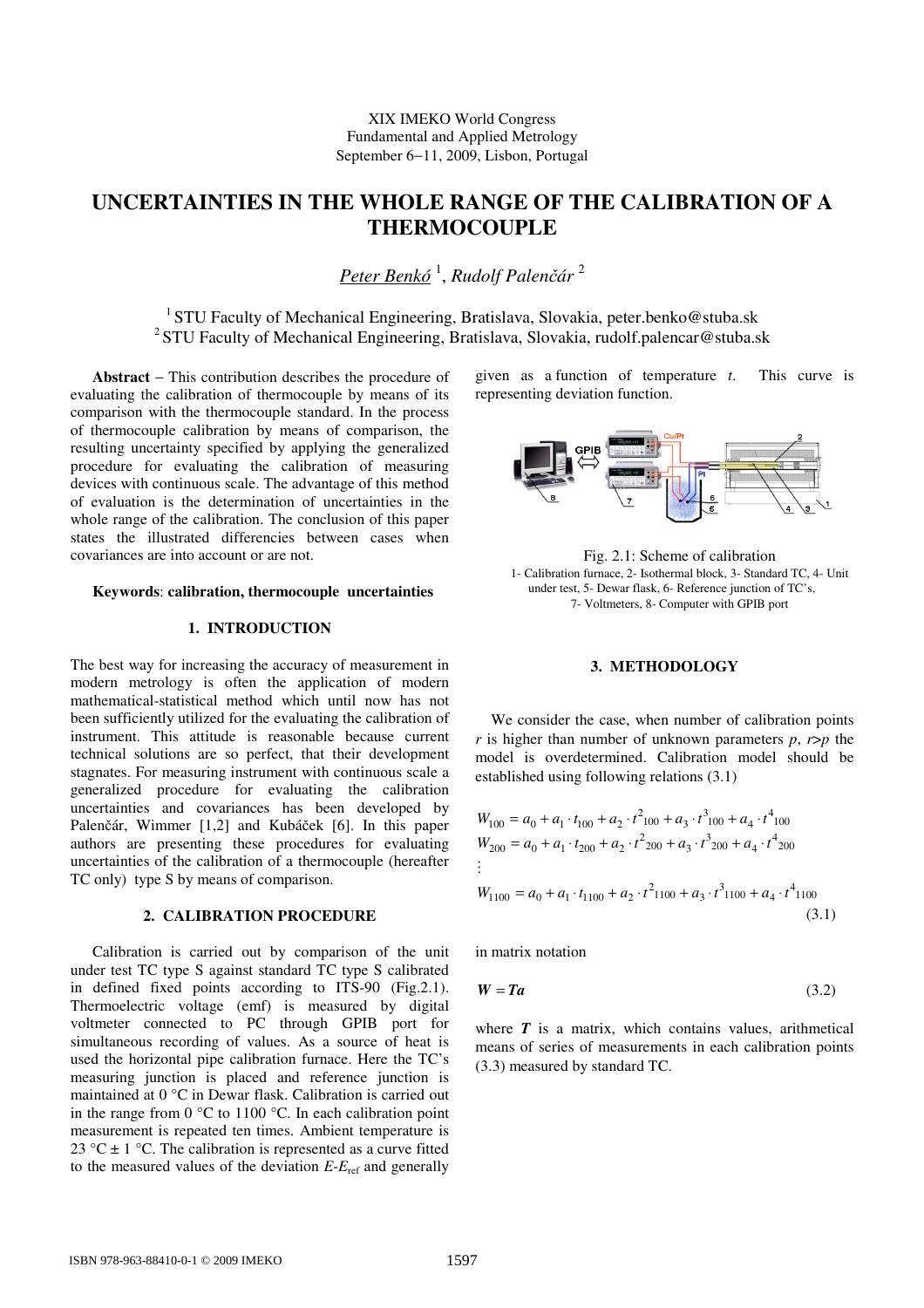$$
\boldsymbol{T} = \begin{pmatrix} 1 & t_{100} & t^2_{100} & t^3_{100} & t^4_{100} \\ 1 & t_{200} & t^2_{200} & t^3_{200} & t^4_{200} \\ 1 & t_{300} & t_{300} & 2 & t^3_{300} & t^4_{300} \\ \vdots & \vdots & \vdots & \vdots & \vdots & \vdots \\ 1 & t_{1100} & t^2_{1100} & t^3_{1100} & t^4_{1100} \end{pmatrix}
$$
(3.3)

Left side of the model (3.1) or (3.2), the observation vector *W* is presenting the measurement model of unit under test TC

$$
W = \Delta E + C_{\rm K} \Lambda \tag{3.4}
$$

where ∆*E* is the vector of deviations from the reference function (3.5). Reference function is given by IEC 584.2 standard (3.6)

$$
E_{\text{ref }i} = \sum_{k=1}^{8} b_k t_i^k, i = 100, 200, \dots 1100
$$
 (3.5)  

$$
\Delta E = \begin{pmatrix} \overline{E}_{100} - E_{\text{ref}_{100}} \\ \overline{E}_{200} - E_{\text{ref}_{200}} \\ \overline{E}_{300} - E_{\text{ref}_{300}} \\ \vdots \\ \overline{E}_{1100} - E_{\text{ref}_{1100}} \end{pmatrix}
$$
 (3.6)

in product of  $C_K \Lambda$  fills every influences of measurement.

Vector of correction  $\Lambda$  is given by

$$
\Lambda^{\mathrm{T}}_{\mathrm{1\times20}} = \begin{pmatrix} \delta E_{\mathrm{IH}} & \delta E_{\mathrm{RV}} & \delta E_{\mathrm{K}} & \delta E_{\mathrm{D}} & \delta E_{\mathrm{CK}} \\ \delta E_{\mathrm{N}} & \delta t_{\mathrm{R0}} & \delta t_{\mathrm{F}} & \delta t_{\mathrm{RF}} \end{pmatrix} \tag{3.7}
$$

where

| $\delta E_{\rm IH}$      | - correction linked to the reading of<br>voltmeter                                     |
|--------------------------|----------------------------------------------------------------------------------------|
| $\delta E_{\rm RV}$      | - correction linked to the resolution<br>voltmeter                                     |
| $\delta E_{\rm K}$       | - correction obtained from<br>the<br>calibration of voltmeter                          |
| $\delta E_{\rm D}$       | - correction linked to the drift of<br>voltmeter                                       |
| $\delta E_{\rm CK}$      | - correction linked<br>the<br>to<br>compensation cable                                 |
| $\delta E_{\rm N}$       | - correction<br>due<br>the<br>tο<br>inhomogenity<br>the<br>οf<br>thermocouple wires    |
| $\delta t_{R0}$          | - correction due to the deviation of<br>the ice bath temperature                       |
| $\delta t_{\rm F}$       | - correction linked<br>the<br>$\sim$ to<br>nonuniformity of the temperature<br>profile |
| $\delta t_{\textrm{RF}}$ | - error of reference function                                                          |

and matrix  $C_K$  is the known matrix, usually its elements are sensitivity coefficients.

Our aim is to get estimation for unknown parameters of

deviation function. This aim could be reached by using least-square method. Uncertainties are taken into account as well. We apply following expression iteratively because of stochastic character of quantity *t*.

$$
\hat{a} = \left(\boldsymbol{T}^{\mathrm{T}} \boldsymbol{U}_{W}^{-1} \boldsymbol{T}\right)^{-1} \boldsymbol{T}^{\mathrm{T}} \boldsymbol{U}_{W}^{-1} \boldsymbol{W}
$$
\n(3.8)

Initial values of unknown parameters  $\hat{a}$  of deviation function are determined by zero estimation. Then covariance matrix of input quantities  $U_W$  is

$$
U_W = U_{\Delta E} + C_K U_{\Lambda} C_K^{\top}
$$
 (3.9)

where

 $U_{\Delta E}$  covariance matrix of the vector  $\Delta E$  is diagonal matrix, principal-diagonal elements present square of uncertainties estimated by type A method

 $C_K U_A C_K^T$ - product of these matrix gives diagonal covariance matrix, principal-diagonal elements present square of uncertainties estimated by type B method

 $U<sub>A</sub>$  - uncertainties of correction measurement by unit under test TC are included in this covariance matrix

Covariance matrix  $U_{\hat{a}}$  is represented by matrix of the uncertainties of the estimates

$$
\boldsymbol{U}_{\hat{a}} = \left(\boldsymbol{T}^{\mathrm{T}} \boldsymbol{U}_{\boldsymbol{W}}^{-1} \boldsymbol{T}\right)^{-1} \tag{3.10}
$$

Deviation associated with the reference function is solved by  $\Delta \hat{E} = T\hat{a}$  (3.11)

uncertainty of the deviation can be achieved by application of law of propagations of uncertainties

$$
u^2{}_{\Delta E} = T \cdot U_{\hat{a}} \cdot T^{\mathrm{T}} \tag{3.12}
$$

Zero estimation of vector  $\hat{a}$  is biased (see Fig.4.1(a)). It is caused by stochastic characters of the quantity *t*. Therefore the model is nonlinear and requires a solution procedure. It is linearized by application of Taylor series and higher elements of estimated values are neglected. After linearization left side of model vector *W* will be

$$
W = \Delta E + C_{\rm K} \Lambda + D(\delta t_1 + C_{\rm S} \delta t_2)
$$
\n(3.13)

 $\mathbf{D} = \text{diag}( d_{100} \quad d_{200} \quad \dots \quad d_{1100} )$ - is the known matrix, obtained by application of expansion of Taylor series

$$
d_{100} = \hat{a}_1 + 2\hat{a}_2 t_{T_{100}} + 3\hat{a}_3 t_{T_{100}}^2 + 4\hat{a}_4 t_{T_{100}}^3
$$
  
\n
$$
d_{200} = \hat{a}_1 + 2\hat{a}_2 t_{T_{200}} + 3\hat{a}_3 t_{T_{200}}^2 + 4\hat{a}_4 t_{T_{200}}^3
$$
  
\n
$$
\vdots
$$
  
\n
$$
d_{1100} = \hat{a}_1 + 2\hat{a}_2 t_{T_{1100}} + 3\hat{a}_3 t_{T_{1100}}^2 + 4\hat{a}_4 t_{T_{1100}}^3
$$
\n(3.14)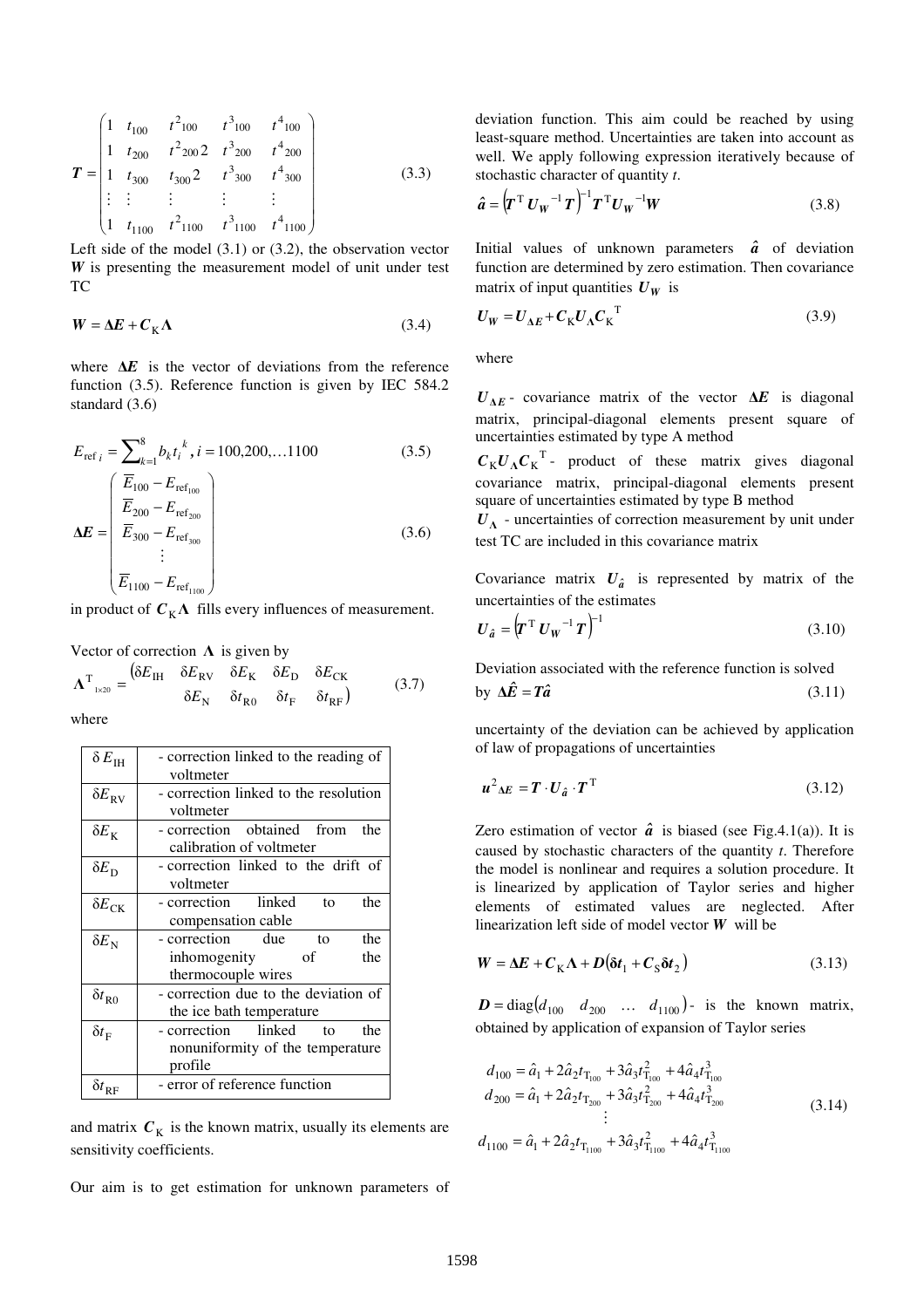$(\delta t_1 + C_S \delta t_2)$  - this part is valid for standard,

vector  $\delta t_1$  - error given by standard

product  $C_S \delta t_2$  - which contains influence quantities concerning a standard TC, same way as in experession (3.4) for unit under test.

After linearization covariance matrix  $U_W$  has the form

$$
U_W = U_{\Delta E} + C_K U_{\Lambda} C_K^{\top} + D \Big( U_{\delta t_1} + C_S U_{\delta t_2} C_S^{\top} \Big) D^{\top}
$$
\n(3.15)

where

 $U_{\delta t_1}$  - covariance matrix of the vector  $\delta t_1$  is diagonal matrix, principal-diagonal elements present square of uncertainties estimated by type A method

 $C_S U_{\delta t_2} C_S^T$  - product of this matrix is given by diagonal covariance matrix, principal-diagonal elements present square of uncertainties estimated by type B method

 $U_{\delta t_2}$  -uncertainties of correction of measurements by standard are included in this covariance matrix

Now in new iteration we consider the observation vector *W* (3.13) and covariance matrix  $U_W$  (3.15) and we use formula for estimation of parameters (3.8).

Numerically, in the most cases design matrix *T* is badly scaled and its columns are nearly linearly dependent. For this it is reasonable to transform quantities of  $t$  to interval − 1≤ *t* ≤1 according to following relationship

$$
t_{\rm T} = \frac{(t_i - t_{\rm max}) - (t_{\rm max} - t_i)}{t_{\rm max} - t_{\rm min}}; i = 100, 200, \dots 1100
$$
 (3.16)

Feedback transformation is carried out by multiplicating the row of vector  $t_T$  determined by (3.16) and columns of vector of estimated parameters  $\hat{a}$  and columns of  $U_{\hat{a}}$  as first multiplied from left side then right side.

From the viewpoint of the user relevant results are the temperature values and their uncertainties. Temperature value can be obtained by interpolation table which can be edited from deviation function and its uncertainty is determined by application of theorem for implicit function.

$$
f(E, t, a) = E - g(t, a) = 0 \tag{3.17}
$$

$$
g(t, a) = a_0 + (a_1 + b_1) \cdot t + (a_2 + b_2) \cdot t^2 +
$$
  
+  $(a_3 + b_3) \cdot t^3 + (a_4 + b_4) \cdot t^4 + b_5 t^5 + b_6 t^6 + b_7 t^7 + b_8 t^8$  (3.18)

we get it by adding up deviation function and reference function, where variable *E* is representing the current measured value of emf. Now consider function  $t=(h,a)$  is defined from the implicit function. This function is continous and we has the partial derivation

$$
\frac{\partial h}{\partial a_k} = -\frac{\frac{\partial f}{\partial a_k}}{\frac{\partial f}{\partial t}} = -\frac{\frac{\partial g}{\partial a_k}}{\frac{\partial g}{\partial t}} = -\frac{t^k}{S(t)}, k = 0, \dots 4
$$
(3.19)

Derivation (3.19) is presenting elements of vector *h*. Standard uncertainty is then obtained from the (3.20) relation

$$
u^2(t) = \mathbf{h}^{\mathrm{T}} \cdot \mathbf{U}_{\hat{a}} \cdot \mathbf{h}
$$
 (3.20)

# **4. CONCLUSIONS**

Procedure for evaluating the calibration of TC was applied to demonstrate whether considering the covariances has an impact on final result of standard uncertainty. For this reason was carried out the evaluation twice. The difference is shown in Fig.  $4.1(b)$ .



As a conclusion we can claim that covariances had significant effect on final result of a calibration.



Fig 4.1: Standard uncertainties of deviation function: (a) Difference between zero and third estimation of parameters, (b) Standard uncertainties derived from third estimation when consider covariance and not